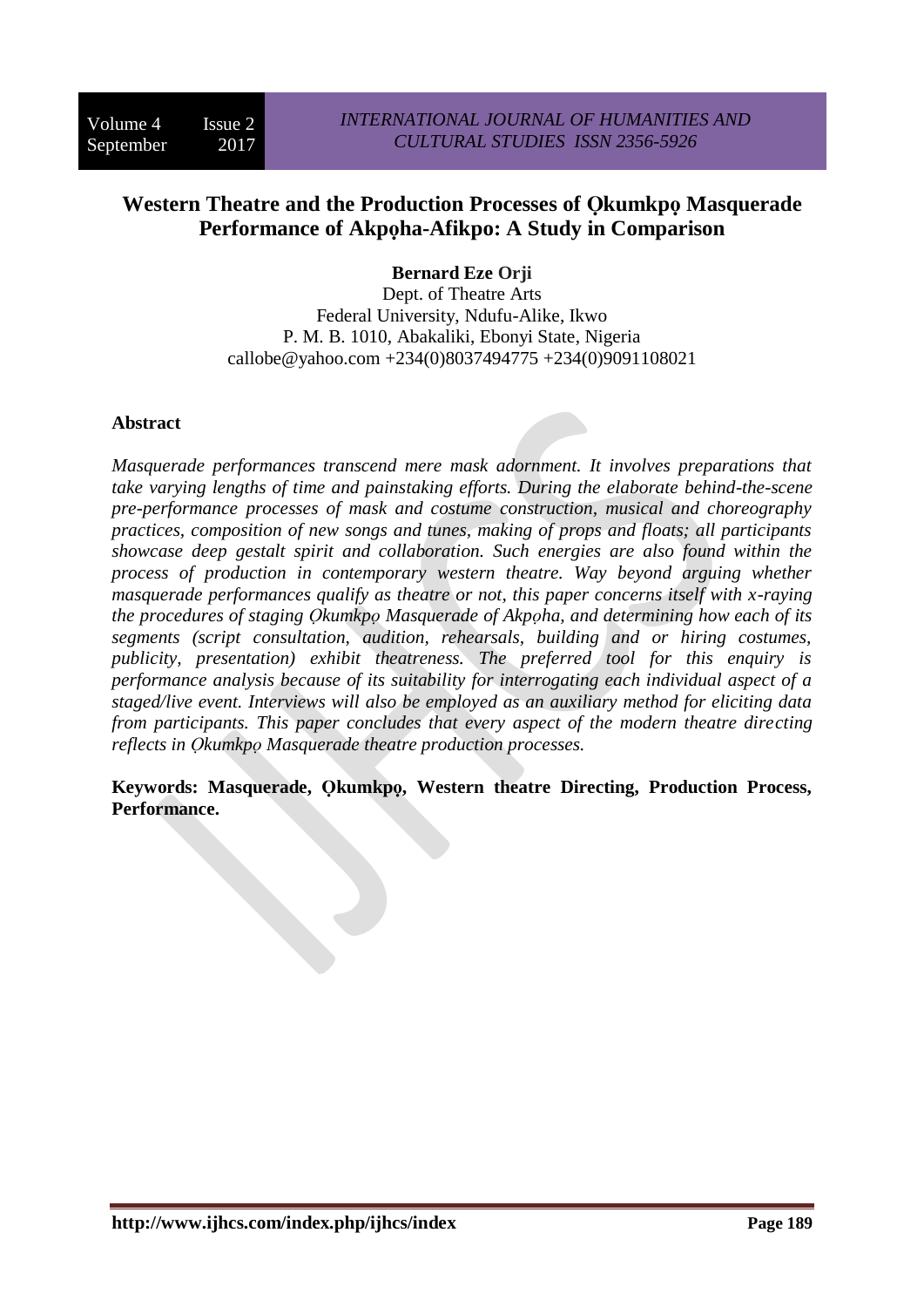#### **Introduction**

Theatre production though a collaborative art has the director as the 'know-all' and 'see-all' persona. He champions the leadership of every other arts of the theatre and commandeers them in pursuant to a unified theatre experience. He assumes the scriptwriter sometimes, the audience in other times and a master designer in yet many other times. He towers above the production and yet works closely with every artist to achieve the vision and concept of the production and the thematic preoccupation of the playwright. Downs, Wright and Ramsey corroborate this position in these words:

> In order to turn these decisions into reality, the director must guide and persuade every member of the theatre ensemble and oversee all the artistic and technical aspects of the production. The director must synthesize the work of the playwright, the designers, and the performers into a unique theatrical event. This coordination allows a production to speak with the unique voice of an individual artist (172).

The performance, now so complete and effortless, took many weeks of planning, preparation and rehearsal by an elaborate organization of many workers with special skills, all brought into focus in one overall art of the theatre. Such is the case even in traditional African theatre. Hence, Masquerade performance in our traditional settings and more so in recent times, take more than just mask adornment but rather involves deeper preparations, taking days, weeks and even months of painstaking and total involvement and attachment to both content and context of the performance idioms. Through the elaborate pre-performance processes of building masks, costumes, and musical arrangements, choreography practices, composing new tunes, and sculpting masks, props, and floats, the actants and participants of this performance showcase deep gestalt spirit and collaboration. Ottenberg and Binkley validate this assertion when they reveal that "African children develop aesthetic sensibilities at an early age, roughly from four to fourteen years. By the time they become full-fledged adolescents they may have had up to ten years experience with various art forms – masking, music, costuming, dancing, and performance" (*Playful Performers*, blurb). It is around these various arts that emphases are placed to guide (direct) both child and adult maskers in their mastery, hence a reflection of western theatre in the production processes of the Okumkpo masquerade performance. Okagbue believes that most African cultures south of the Sahara have a masking theatre tradition of one kind or another. Looking at African masking theatre across this vast geographical landscape and its contextual application, the practices show very close similarities in terms of their stories of origin, organizational structure and support, actual performance process, and social and aesthetic functions (13). It is against this background that this paper has set out to compare western theatre directing and the production processes of Ọkumkpọ Masquerade theatre of Akpọha. The occasion for the presentation of masquerade performance differs from one socio-cultural setting to another. They are seen mostly during festivals, either annuals or seasonal, such as new-yam festivals, cult or professional celebrations, etc. On the other hand, play production is part of the pedagogical experience of students of theatre which may be occasional like the Convocation Command Performance, Class Production in partial fulfillment of the requirements of a course of study, a theatre workshop (like the Play Participation) involving the whole student of the Department of Theatre, Dramatic and Performing Arts. However, the production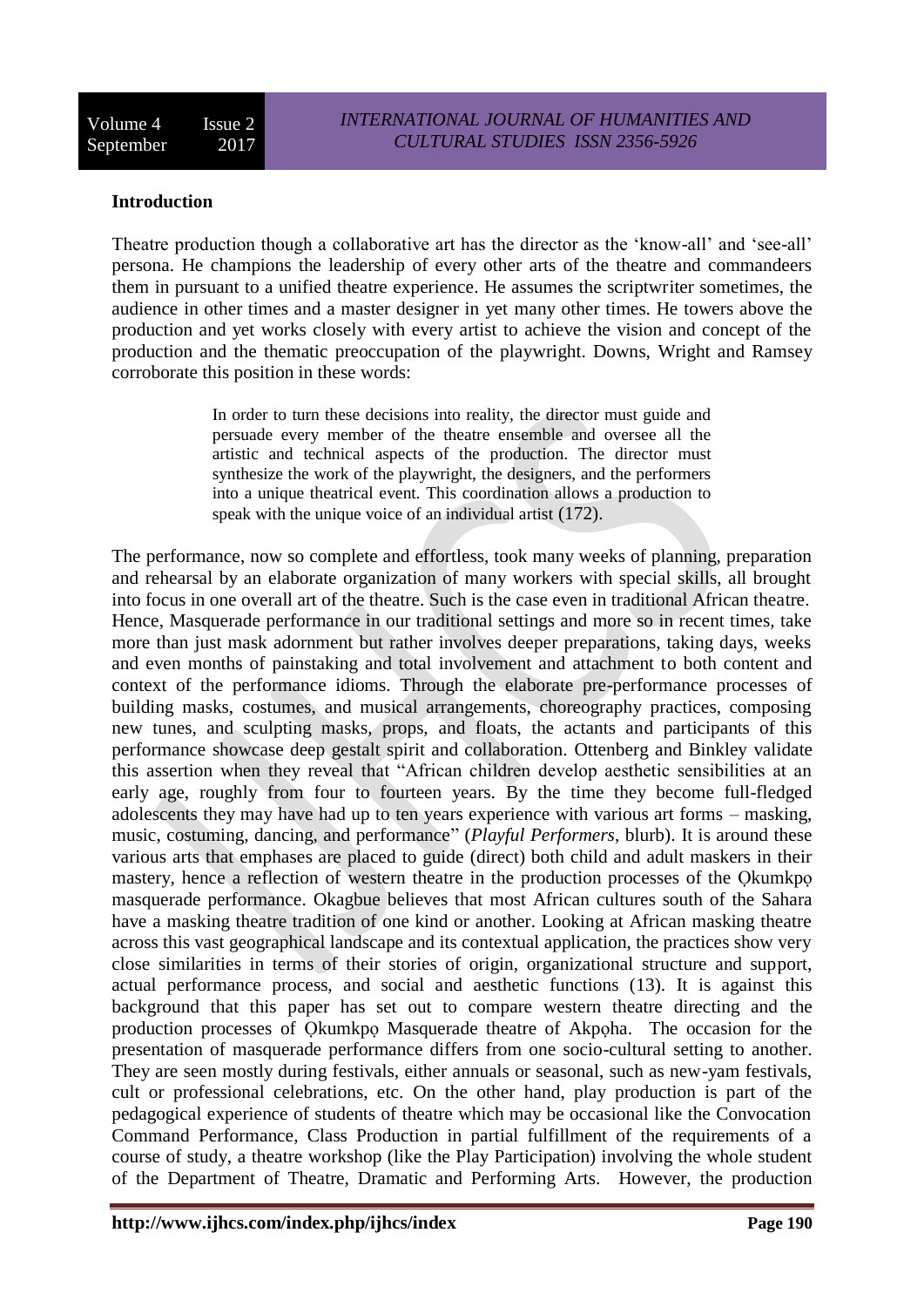processes of Ọkumkpọ masquerade performance show a significant procedural semblance with today's western theatre directing.

## **Brief Components of Play Production Processes in Western theatre Directing**

Play production processes according to Effiong Johnson "is meant the marriage of all theatrical activities by cast and crewmembers, towards realizing a show…the synergy of these blended parts into a wholesome piece is what is called production" (35). As a comparative study, it is also expedient to reveal that the definition above captures what goes on in Ọkumkpọ masquerade performance production. According to Chief William Ọbasi an elder statesman from Akpọha, during an interview with this researcher, he revealed that Ọkumkpọ masquerade tradition is deep in communal gestalt spirit enlivened by participation and commitment to successfully host its performance.<sup>1</sup> Ottenberg who had studied into the sociological aspect of Qkumkpo masquerade had this to say:

> The older adult Ọkumkpọ players – the play leaders (Nnade Ọkumkpọ) and the ori – represent the highest development of aesthetic expertise in masquerades. There is a continuity here of creativity and artistic development from childhood to at least middle age, after which time direct participation in this play and in other masquerades usually ceases (although some older males play advisory roles (*Masked Rituals*…136).

It is against this backdrop that this paper shall delve into the stages involved in a play production bearing in mind those components that make up and reflect the Okumkpo masquerade production processes.

#### **a. Script Selection**

Every director who is worth his onions knows that he or she does not need to plunge into any kind of play. A lot of things are considered before a choice is made of a play to direct by the director. Amongst these considerations include; the relevance of the play to the society, the human resources (availability of actors), the finance, the play's stageability, the stage demands, the audience appeal, and even the political environment of the time. Ideally, it is the duty of the director to choose which play he wants to direct. But Effiong Johnson identifies a caveat, a situation where "a community, an institution or government can want a particular play produced to meet a given yearning. A director would have to respect the choice of the sponsoring body and bring his profession to bear in the production of the chosen play." (37).

## **b. Audition**

Play production activities or generally speaking, play directing processes start with making a choice of a play to be staged. When a director finds a play worthy and stageable, within the resources available; including finance and human resources, he calls for audition. Effiong Johnson defines audition as "arrangee market for the director to shop for his cast" (60). As a director, you must have read the play many times and made a mental picture of the kind of cast that you would want for the production. And so, calling for audition becomes easier as you direct your attention to those actors and actresses that will help you actualize the vision and concept of the play. With these people in mind a general audition will definitely be to fill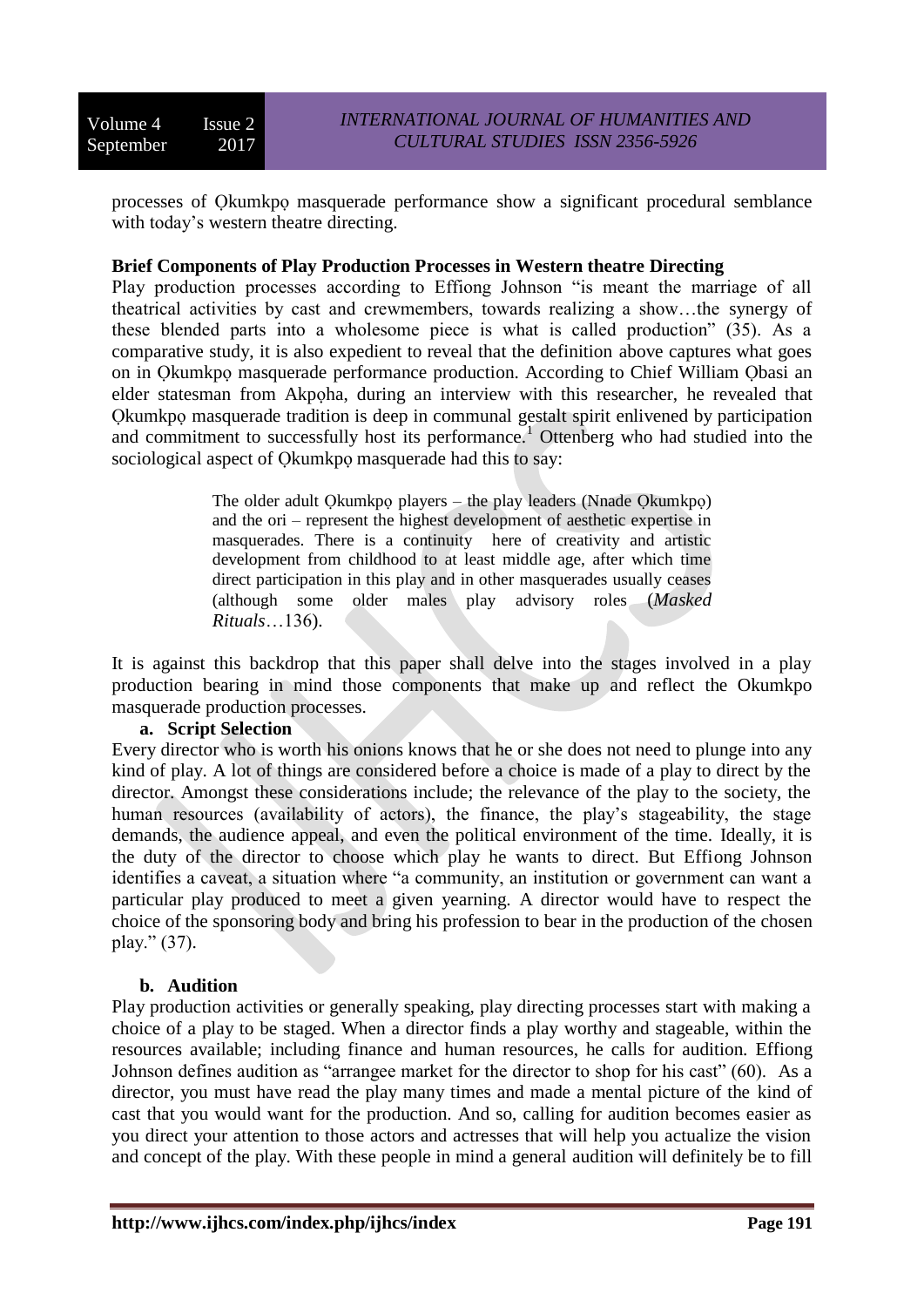up other roles and or as understudy acts. Through the media, posters, or letters of invitation, audition is fixed and the selection process is finalized.

The emphasis in this paper is to identify and do an in depth analysis of those aspects of the production processes in Okumkpo masquerade which play production entails, hence the paper may not give profound analysis of the stages identified in play production since the objective of the paper is to establish that even our indigenous performance forms undergo a production process as involved in western theatre directing.

#### **c. Rehearsal**

Rehearsal involves the coming together at one locale of all the chosen members of cast for the practical demonstration of the roles allocated to them in the script. This brief and layman's definition accentuates Derek Bowskill's advice to every actor after the audition, as part of the pre-rehearsal work of the actor; "to read the play a number of times for overall impact and assessment of rhythm and style…to research and study the play for its detailed structure and inner meaning" (272). Every performance undergoes a form of tearing out, sewing up, patching up, adding and removing the superfluous and unwanted elements in a bid to perfect its overall performance aesthetic value. This is what rehearsal entails. According to Effiong, "the rehearsal period is the most crucial in the construct of a performance. It is the precious moment of taking the script and its contents off the pages of paper to the real floor of the stage. The quality of most performances is not without spending quality time on the rehearsal venue, trying to flesh out the scripts." (72)

#### **d. Audience**

The audience in the performance chain is the last man standing. Every production process is geared toward his satisfaction. In conventional stage play, especially the proscenium seating arrangement, the audience who pays an entrance fees is boxed in a corner in the auditorium and peeps at the performance. In traditional theatre where the audiences surround the performers, the immediacy is over powering and the audience participation is more visible, since the performers can actually feel and see their approval or rejection in clear terms through jeers or boos or through claps and occasional monetary appreciations at the heat of the performance. Ottenberg captures the role of the audience in traditional African theatre especially the case study of this paper, Ọkụmkpọ masquerade thus:

> The play is performed before almost the entire community: the audience is not determined by ability to pay an entrance fee; the players are not restricted by the expenses of the masks or costumes. It is a popular drama for everyone, concerned with people and events of which the audience already have some knowledge…the audience especially the male members, shout approval and disapproval at will and with gusto…the audience members move about a great deal and talk to one another. There is an easy, jovial air, with frequent interaction between audience and players as individuals come out and give "dashes" to the players. The audience is very much a part of the play (*Masked Rituals*,  $139 - 140$ ).

However, while there are philosophical arguments which support the view that art can exist in vacuum, for most artists the audience is an integral part of an artistic experience. Only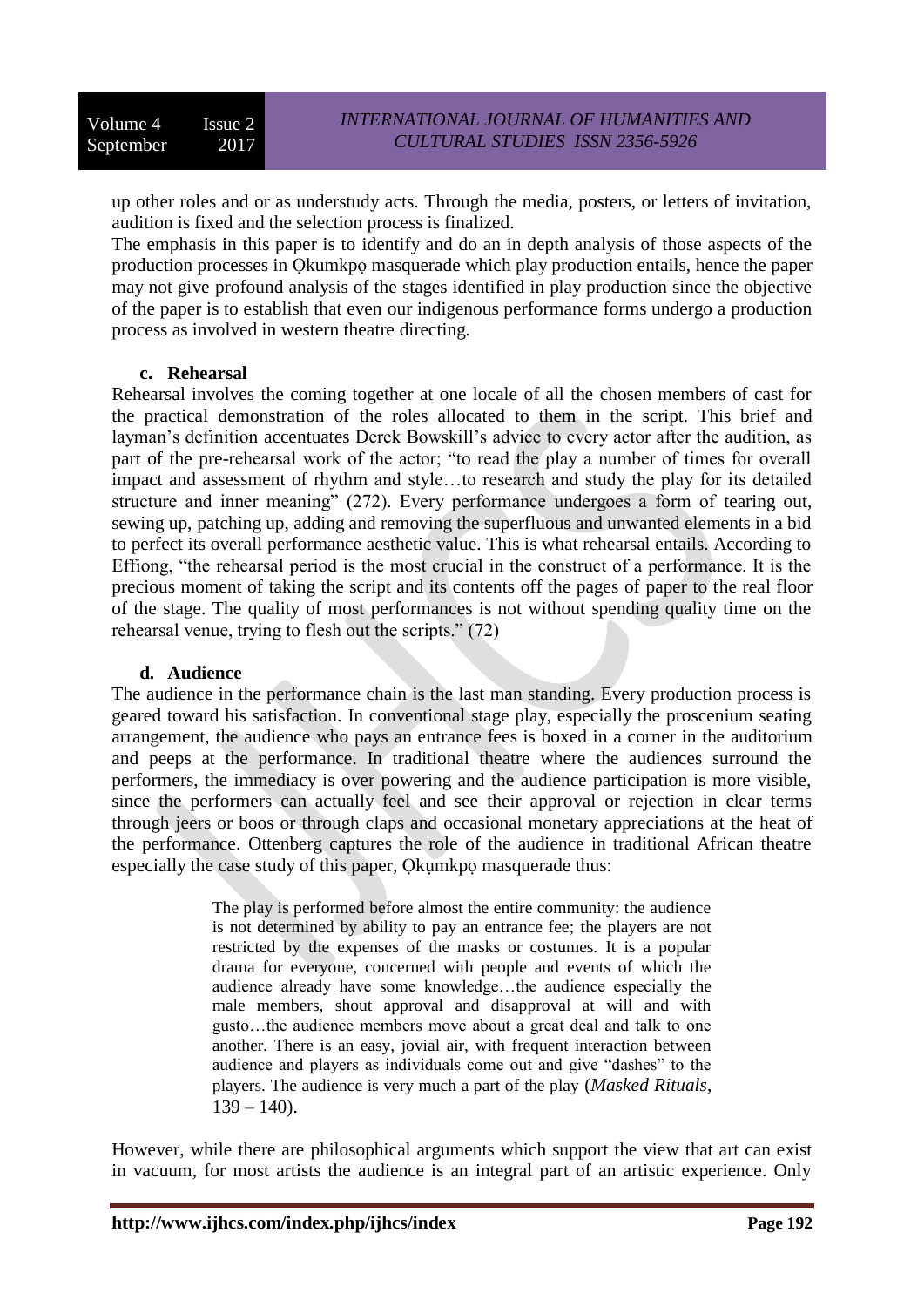when the public experiences what the artist wishes to communicate is the creative process complete. For artistic, social and economic reasons, the audience is therefore a vital element in a theatrical production, and hardly can any theatre organization survive if it cannot attract an audience. Even the traditional performers play to the admiration of the audience who doubles as critics and pass judgments on the performance. Peter Brook in a passing comment that has continued to reverberate the significance of the audience asserts that if someone called an actor crosses the stage and another called the audience watches him, a theatre event has taken place.

#### **Components of Western theatre Directing found in Ọkụmkpọ Masquerade Production Processes**

Literatures abound about the ubiquity of African cultures south of the Sahara having a masking theatre tradition of one kind or another. Looking at these traditions across this vast geographical landscape and its contextual application, the practices show very close similarities in terms of their stories of origin, organizational structure and support, actual performance process, and social and aesthetic functions. The occasion of its presentation differs from one socio-cultural group to another. They are seen mostly during festivals, either annuals or seasonal, such as new-yam festivals, initiation rites of members, cult or professional celebrations, etc. Okagbue maintains our position on the ubiquitous nature of the masquerade in Africa. He explores it inter alia:

> The masquerade theatre is the form most likely to be found all over the African continent. The major extant masking traditions in Africa today are: in Nigeria, the mmonwu of the Igbo; the Egungun and the Gelede masquerades of the Yoruba; the Ekine of the Kalabari; the Okumkpo of the Afikpo; the Okonko and the Ekpe of Ngwa, Ohafia, Arochukwu and Arondizuogu, and the Ekpo of the Ibibio; in Sierra Leone, the Ode-lay and Mammiwata in Freetown; the Dana of Dogon, the Do and Koteba of the Bamana and the Bozo, all found in Mali; further afield in Eastern and Southern Africa, the Gule Wa Mkulu of the Chewa of Malawi and Zambia; the Makisi of Angola and Zimbabwe; the Nkonde of Mozambique and Tanzania (2007:13).

It is against this backdrop that this paper finds it worthy to investigate Ọkụmkpọ Masquerade Performance of Akpọha in Afikpo North Local Government Area of Ebonyi State within the stages involved in its production processes and in comparison to the conventional stages of western theatre directing. This masquerade performance has been studied by scholars like Simon Ottenberg (1975) within its sociological underpinnings, Okoye in its forms and processes (1999), Ossie Enekwe (2007), Okagbue (2007), and by the present researcher within its intercultural and hybrid paradigms (2012). Attention therefore, has shifted to investigate its production processes vis-à-vis the production processes involved in western theatre.

## **Ọkụmkpọ Masquerade Performance at a Glance**

The Ọkụmkpọ masquerade performance in Akpọha is a seasonal performance that takes place in dry season usually in November through to January, depending on when it is billed to perform and the readiness of the organizers. This is usually when all harvests from farm work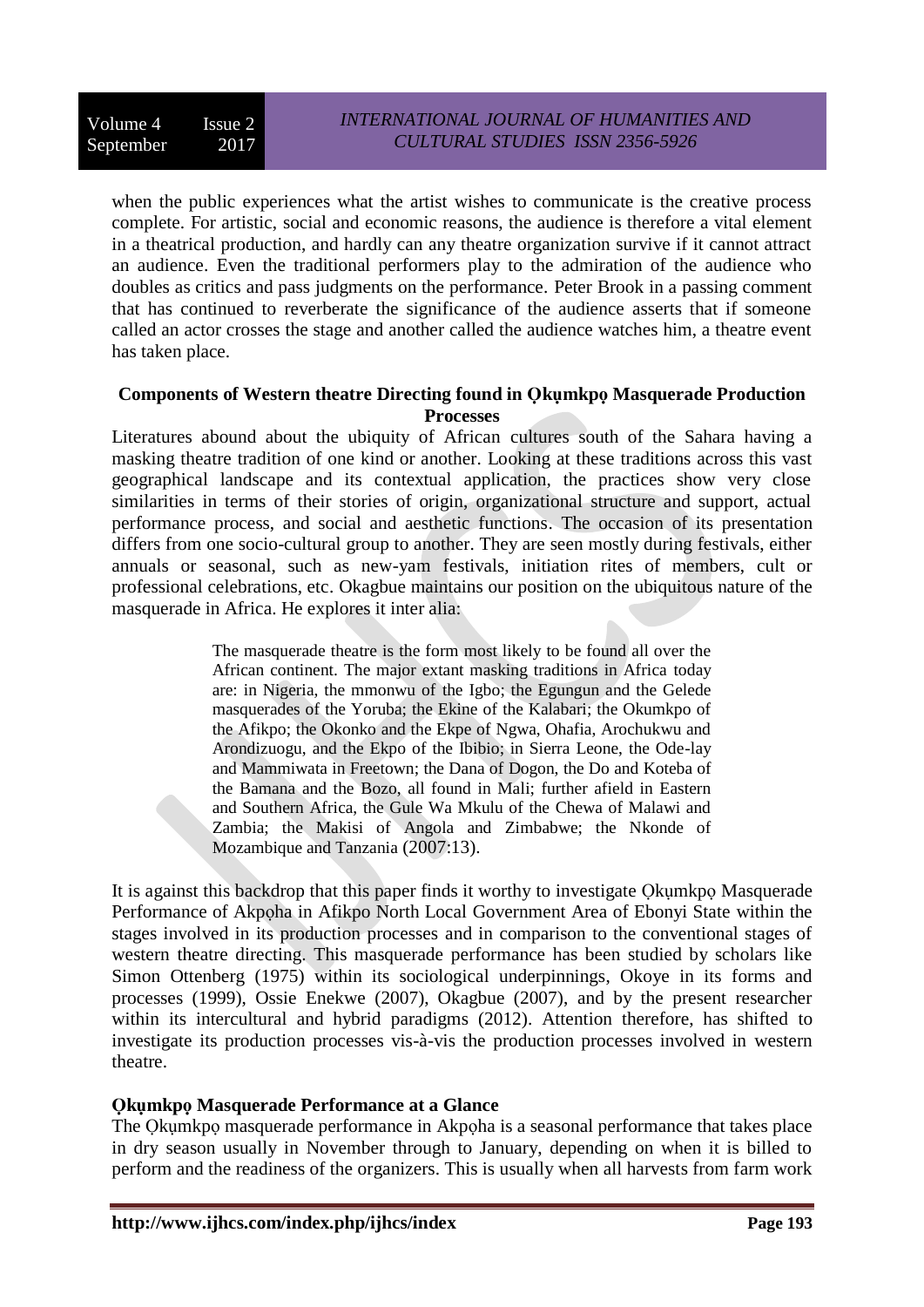have been concluded and the people are at rest. Historically, it has been known to involve young agile men and the middle aged. It is an ensemble performance with several players costumed differently to represent their different acts; including the white couple, police or traffic warden, girls, newly wed, nursing mothers, little girl child, and most importantly the four main characters commonly known as (nnade Ọkụmkpọ) as well as the chorus members. Ottenberg observed the importance of this masquerade and its place of pride among the people of Akpọha-Afikpo when he remarked that "there is a rich and exciting variety of masquerades at Afikpo. The most popular one, and the best known to outsiders, is the Ọkụmkpọ" (*Masked Rituals*, 13). Ọkụmkpọ masquerade production process involves wellorchestrated planning and execution in its performance hence it usually involves the whole community and more so in its bid to not only succeed but also to create an impression. This is because the concept of performance in traditional Africa goes beyond the surface name but demands a communal collaborative spirit and unity of purpose geared towards perfection as each performance is measured in time and space of the performers and their aggregate performance. Okoye reveals that, "performances themselves attest to a governing aesthetic framework which strives to make every performance a refreshing experience for the audience" (64).

In its preparation towards performance, the main four characters of Okumkpo (nnade Ọkụmkpọ) made up of the four actors and singers and the rest of the members of the inner circle who have at one time or another had the opportunity of wearing the sacred mask of the Ọkụmkpọ will usually start early in the year to gather up pieces of ideas, through listening to gossips among families, quarrels at home-stead, along the way to the stream among girls, from the market or farm among the women or the village rest house among the men, anything picked up will present beats and scenarios that will be developed into a drama sketch, songs, mimes for ribald comedy, caricature, burlesque, buffoonery and satire for the Ọkụmkpọ masquerade performance.

Since Ọkụmkpọ masquerade revels in mimicry and lampooning of the members of the society who are found wanting in the ideal society, care is taken to save the main Q kumkpo (the four characters) from the evil machinations of those it has brought to public ridicule. Ọkụmkpọ masquerades are therefore, activated and protected by supernaturally charged "medicines," substances made from sacred materials that are placed on the masks or the bodies of the maskers. The medicine dispels and protects the maskers to avoid evil plans orchestrated against them by those to whom the songs and dramatic impersonations, scenarios and or caricatures are composed for. These medicines are the province of the men who care for the lives of the masquerades even when masquerades are spirits of ancestors.

## **Production Processes of Okumkpo Masquerade Performance**

Theatrically, Ọkụmkpọ masquerade employs different stages in its performance. Just like in the theatre, the playwright gathers his ideas from so many sources and happenings around him in his environment which serves as his themes and help shape the aggregate thoughts which he articulates and conveys to his audience. In likewise manner, the Qkumkpo maskers though in performance are regarded as the spirits of the ancestors who have come with message from the great beyond, practically and in the physical they assume human figures and reside among the people to be able to elicit the tiniest of facts and the happenings around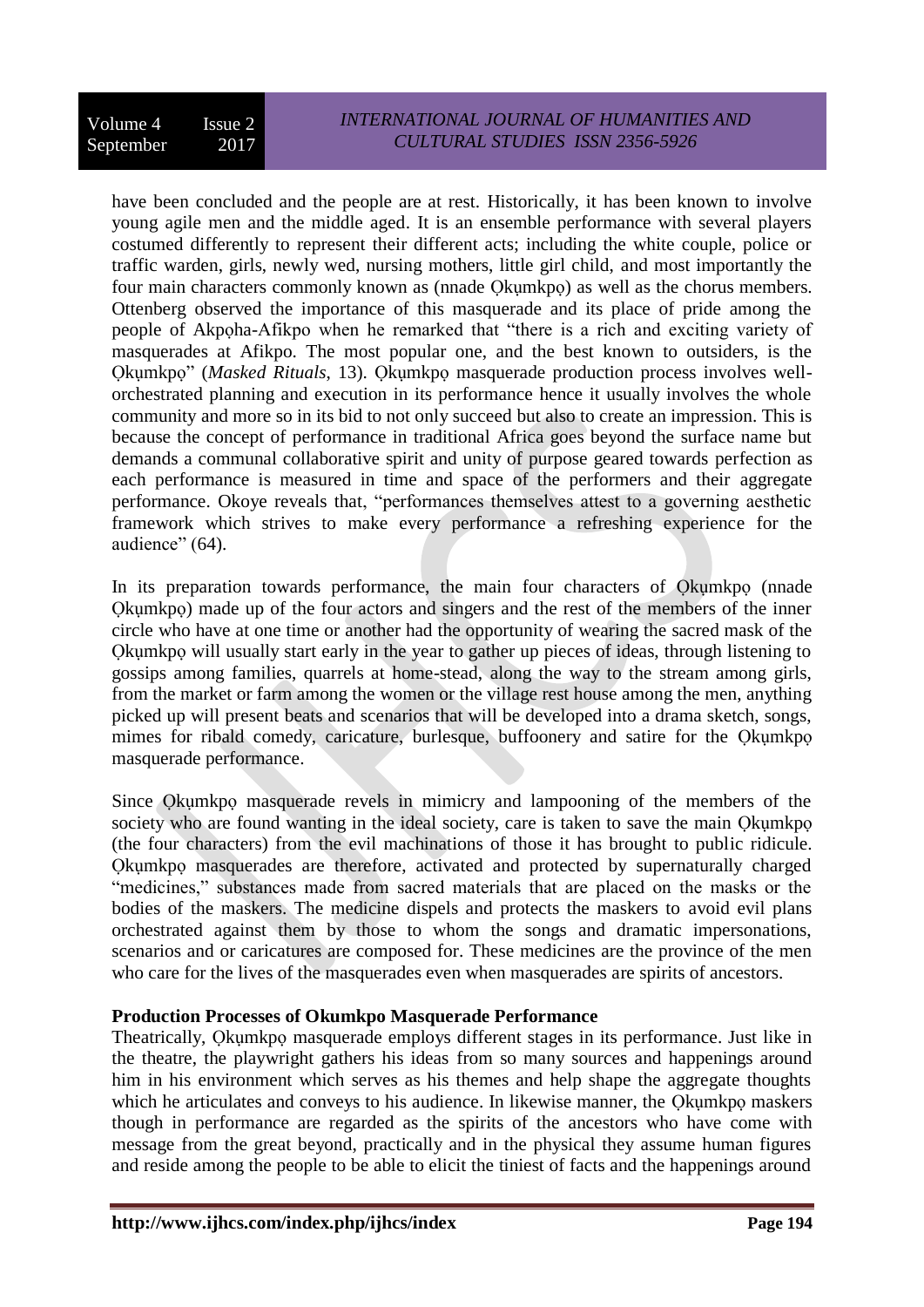them in the society for that is how they weave up all the scenarios, songs, dances, mimes, that now turn to buffoonery, satire, jokes, caricature and drama in performance. Among the many stages of the Ọkụmkpọ masquerade production process include:

- 1. Gathering of bits or general workshop theatre or scripting
- 2. Call for participation by age grades in the community (audition)
- 3. Ọnya-edu (Night Rehearsal)
- 4. Oozu Abali (Presentation before the Ọkụmkpọ Elders for adjustments or try-outs)
- 5. Costuming and Performance (Orji, 63 72).

## **1. Gathering of Bits And Pieces:**

The gathering of bits and pieces of ideas, information or scenario for the Q kum kpo masquerade performance comes as the first test of readiness for the performance. This as earlier pointed out involves sneaking in on the people, stalking, spying on some of their actions and inactions, quarrels, gossips without their knowledge of such motives. This stage provides the stingers, scouts and the other members of the main Ọkụmkpọ on what should form the themes of the performance since it (performance) involves such major divisions such as; dramatic scenario or improvisation, dance, songs, question and answer sessions. These men are so gifted that they turn a simple remark to a story and weave songs around it to the consternation of everybody. They go from house to house and from one spot of the community to another, piecing information or ideas together to form scenarios for dramatization.

Hence it is often said in Akpoha that the walls have ears because the Okumkpo is always eavesdropping (acting undercover) and nobody knows when it has come so close as to be an unseen guest at one's home. According to Ottenberg, "the content of the play falls into three broad categories: (1) the ridicule of persons who acted foolishly, (2) the criticism of leaders who do not lead properly, and (3) the maintenance of the relative roles of males and females." He went further to list out themes from which these categorizations were based and from where the Okumkpo masquerade bases its performance. A few examples will suffice; "Henpecked husbands, man who becomes drunk at a title ceremony and defecates in his pants, man who returns home poor and sells his father's land, man who is stingy in marriage and with his mother-in-law and men who die young because they bring in foreign medicines and do not control them properly" (*Masked Rituals*…129). All these themes and sub-themes permeate the scenarios and songs of the Ọkụmkpọ masquerade performance even to the present times.

According to Omezue Oka Agha<sup>2</sup> Qkumkpo masquerade evolved as a retaliatory measure against the women whose folk-songs were satiric and critical of the men. Therefore, such themes and sub-themes about women traverse the performance; women who dominate henpecked men, women who are interested in the secret society even when it is a taboo, beautiful girls who reject suitors and wait for Mr.-right who never come, women who fail to get pregnant because they have had a close shave with the secret society. The main themes which are later developed in the performance are that women should behave like females, following the traditional sexual dichotomy, and that men should not behave like women or let females dominate them. These positions are captured by Ottenberg inter-alia:

> The whole performance outwardly symbolizes the division of the sexes at Akpọha-Afikpo. Females are excluded from participation,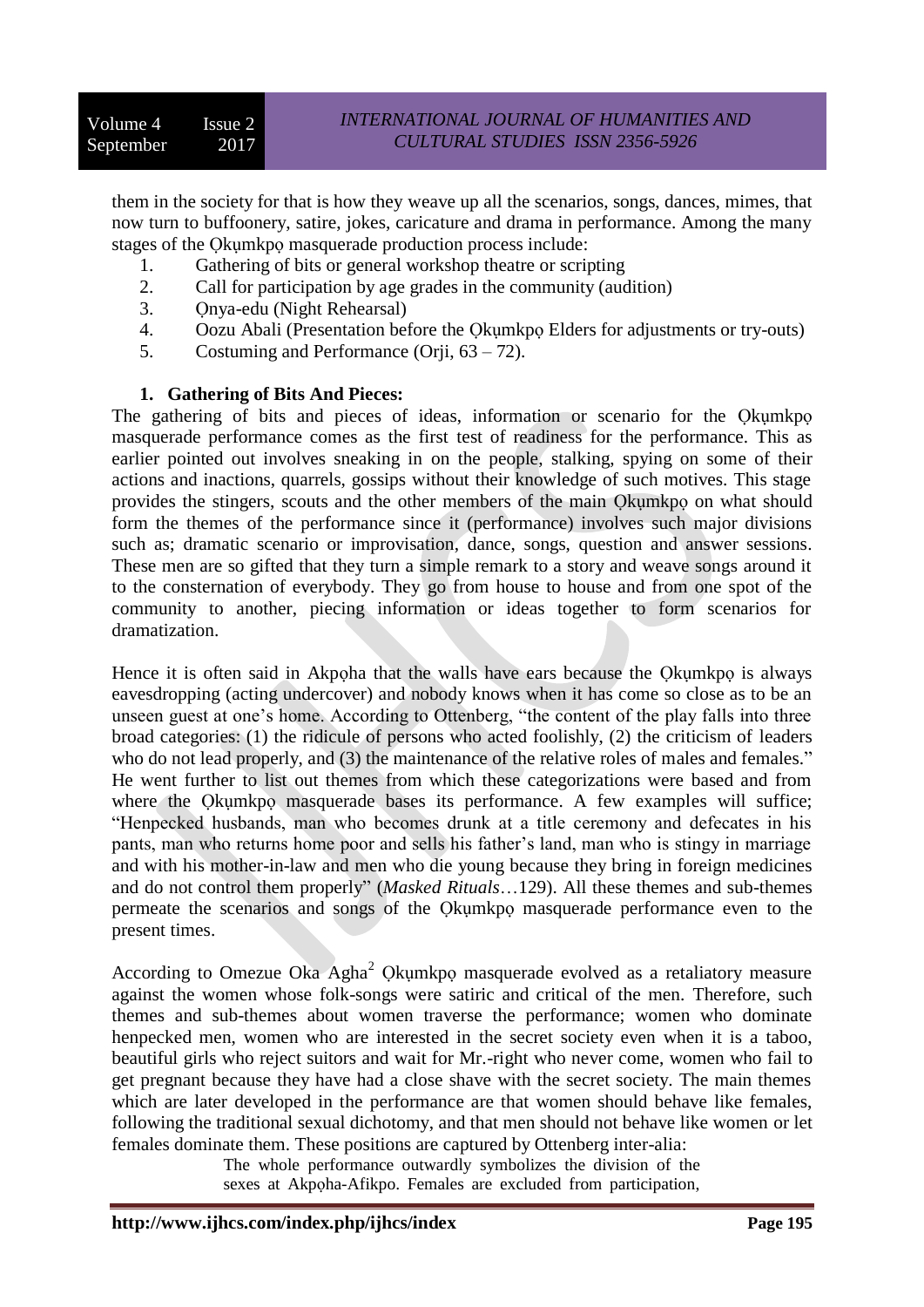Volume 4 Issue 2 September 2017

they do not contribute to the production of the play except for lending costume parts and serving as source material for songs and skits (*Masked Rituals*…132).

It is at this stage that every piece of the action is stringed together for a unified whole sequel to the performance. These actions replicate a playwright's effort when trying his hands on the best theme to capture the needs of the society through his creativity. And when the play is ready, he shifts it to the director who calls for an audition to select a cast that will launch the vision of the playwright and that of the director.

## **2. Call for participation by age grades in the community (audition)**

The next stage in the production process of Okumkpo masquerade performance is the call for participation by various age grades identified by the elders as ripe for the performance. In an interview held by this researcher with  $3$ Omezue Oka Agha (a retired member of the Okumkpo characters), he revealed that during their time, it was competitive amongst age grades, which one would be chosen by the elders to present the Ọkụmkpọ in a particular year. At the village square before the general assembly of elders, the four main characters who must of necessity be among the chosen age grade will present before them, the bits and pieces of scenarios gathered in the course of their two to three months scouting, stalking, stinging and sniffing around, among the village people. The elders will listen to the songs, drama sketches, character delineation among the main four characters and other improvising acts. When satisfied that they have enough that will last a full day's performance, they will select from three to four different age grades capable hands; who can sing, dance, mimic, drum as well as act and set them out on a one month's seclusion where they will fine tune all the pieces of bits and scenarios already in their kitty. This is the journey into the rehearsal stage. The Ọkụmkpọ masquerade performance is a massive outing of a large retinue of maskers numbering well over fifty performers supporting the main four characters in all acts in the art of the performance.

## **3. Ọnya-Edu (Rehearsal)**

This stage is very crucial among the other stages in the Qkumkpo masquerade performance. The location for the piecing together of these bits are usually an area secluded and an exclusive preserve for the main Ọkụmkpọ masquerade members involving the old members (nnade Ọkụmkpọ) and the new ones. They gather here, all the old hands in the masking art of Ọkụmkpọ to create the sketches, bits and songs for the performance. This is a process of trial and error. It is the Ọkụmkpọ performance rehearsal period as all the requirements that will make it pass for a theatrical rehearsal are imbued in the process. From staying away from the prying eyes and itching ears of the general public to accepting some pieces of the bits and discarding some as well as the involvement of the old hands in the process all give clue to what theatre director does.

Just like in the theatre where rehearsals are exclusives of the cast and crew, in the same vein, Okumkpo masquerade during this period requires absolute freedom from interference to create its scenarios. They go into the bush tracks located within the precincts of the village at the dead of the night and away from people's attention. This will be their rehearsal venue till when they think it is ready for a preview and invite the older men in their secret society of Okumkpo main. It is from this point in their rehearsal that they will introduce drums (nkwa),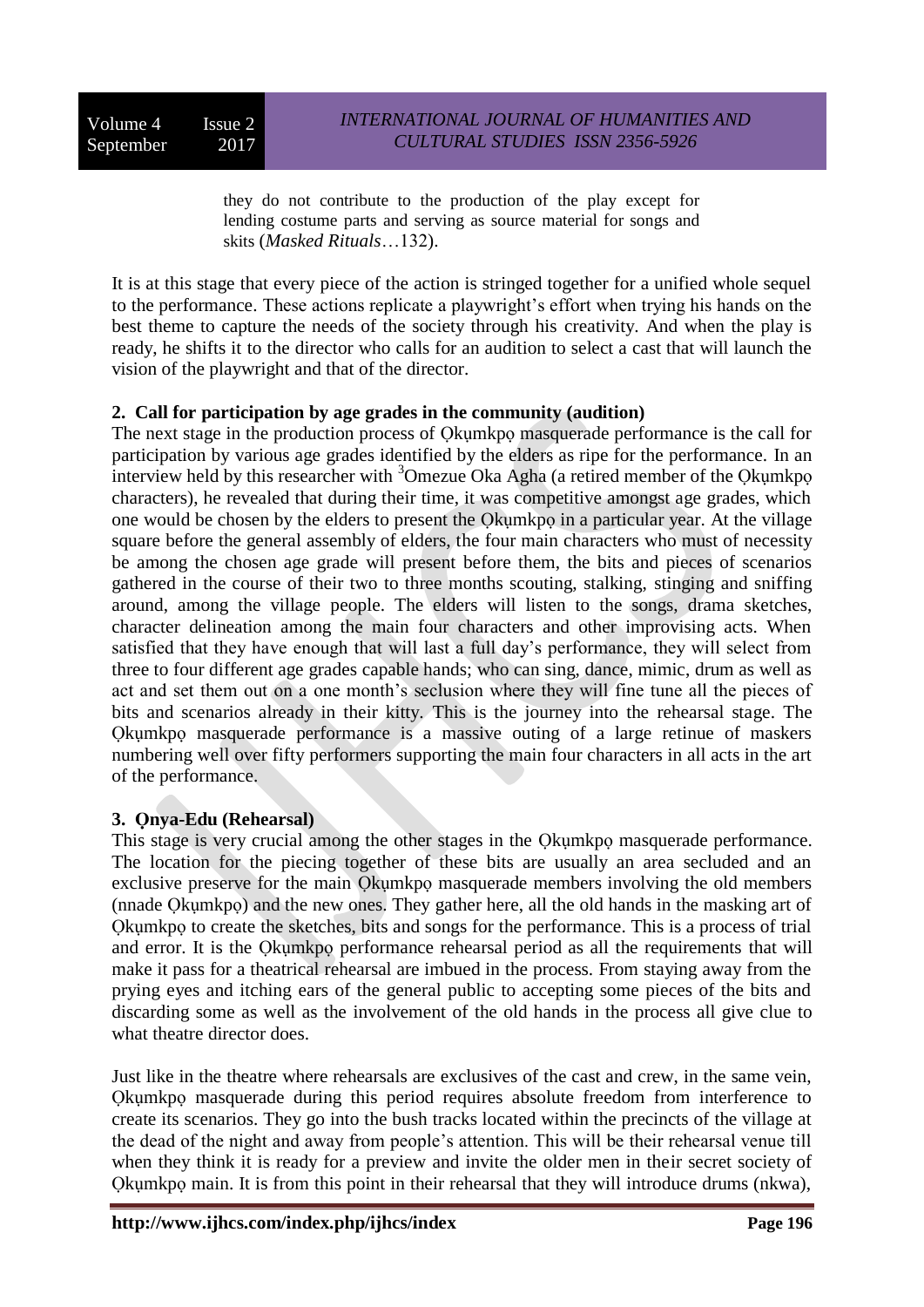xylophone (ekwe), rattle gourd (ohia or shekere), metal gong (ogele) and any other percussive that will aid the performance values and aesthetics.

## **4. Oozu-Abali (Presentation before the Ọkụmkpọ Elders for adjustments or Try-Outs)**

After the bits and pieces have been put together, and it has come up to the point of polishing, it is taken to the older and elderly members of the inner secret society in the masking art of Okumkpo, who consider the progress and work load remaining in order to announce to the community the day for the performance. Though still under the rehearsal period but this time it is with deftness and mastery of the integral make-up of the performance that is required. Elders, middle aged, young men, who are initiates into the Ogo cult, are now eligible to participate in this stage of fine-tuning the performance since they will form the bulk of the chorus like in the Greek drama. The rest of the dancers, vocalists and all the characters in the performance now form part of this rehearsal in order to align with the overall performance requirements as is the case in African total theatre concept. Music, dance and dramatization form the major performance.

During this preview, the Okumkpo elders or old members of the main (Nnade Okumkpo), make suggestions and useful comments on the songs, dances, the drama sketches and the general formation of the chorus. Remarks on who should be the lead vocalist and dancer, which song should come first, at what point is the riotous interlude (chorus) expected in the performance as is always the case, are considered, decided and concluded after many trials with the maskers involved in the performance. This is usually before the general assembly of all initiates. This pre-performance arrangement helps to enhance co-ordination, orderliness and good picturization in the general performance. At no point in the performance can any masker decide to thwart what has already been decided and arranged in the house (Ulo-Evo) as defaulters are heavily penalized and may not be involved in subsequent performances.

## **5. Characterization and Costuming (Technical or Dress Rehearsal)**

The characters in the Okumkpo masquerade are varied just like their roles in the play and significantly costumed to reflect their acts. From the main Qkumkpo characters who double as the lead vocalists, characters and impersonators in the improvised scenarios, they are costumed like the Greek actors of the  $5<sup>th</sup>$  century, with padded jackets stuffed to give them larger than life frame, around them is a heavy blanket, their head-gear holding their mask is a wonder to behold as there is virtually nothing under the sun that is not represented on this head-gear; from cowries, snail shell, snake skin, dry agama lizard, dry rat and fresh leaves. Anything to show awe and ugliness, and with a long ugly mask, in the hand of their leader (nnade Ọkụmkpọ) is a small hand rattle conically shaped out of basket-ware with tiny raffia grass hanging from it and filled with pebbles. This serves as percussive instrument which is used to coordinate the songs among the four. On the leader's neck also is hung a live rooster for strength and protection of their outing as it is believed that people use all sorts of evil machination to stop them from ridiculing them before the community members. Ottenberg (172), captured it succinctly when he pointed out that, "some of the dancers had protective charms tied around their upper arms, this is prepared by a diviner from magical substances, wrapped up in leaves, and tied on with still more leaves." It is to avoid ugly incidences like collapsing in the market, forgetting of lines, songs or scenarios, defecating as a masker or the voices of the main Ọkụmkpọ characters becoming hoarse and out of tunes that warranted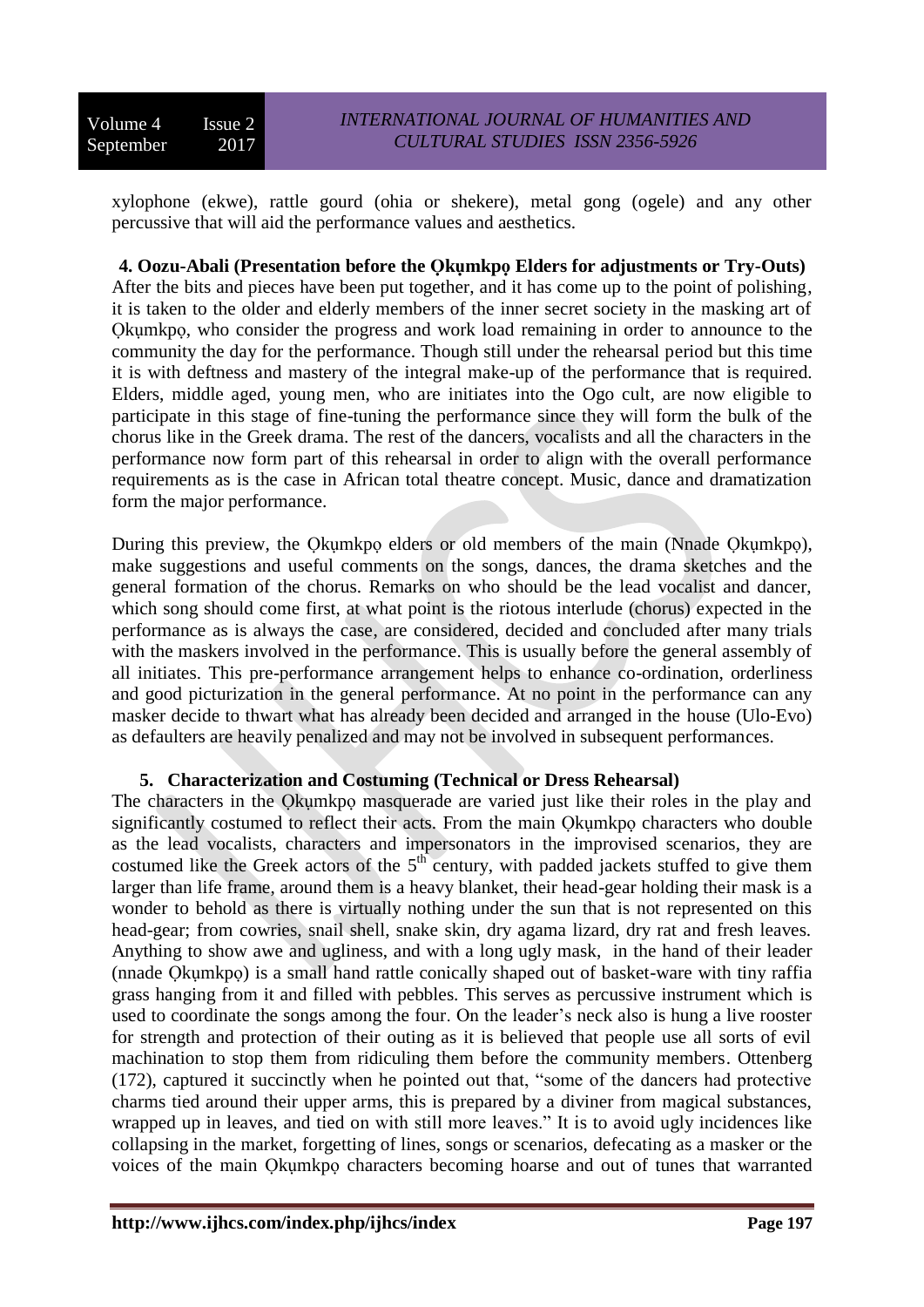going to Igwe, a very revered deity that is famous for its protective charms. Each of the four main characters have in their right hands a locally made hand-fan to reduce perspiration emanating from the over-padded costumes. There are the dramatizers who impersonate the different villagers whom they have brought to the market to ridicule.

Another set of characters in the Ọkụmkpọ performance are the four middle-aged dancers called (Nchatancha). These dancers have a story line in their dance steps; the first starts with "ejem je akuja nja, (I will break this earthen-ware pot), the second will respond with steps "biko akuja kwa" (please don't break it), the third will follow up with a question in his steps, "ọgini la eseri unu?, (what is the problem with you two?), and the last of the four will answer the question still with his own dance steps thus, "ọ bu nja!, ọ bu nja!!" (It is the earthen-ware pot!). When these steps are consistently followed, it produces good rhythm in time and space (dance) that is pleasant to hear and see. Their costumes are usually white shorts (pants), raffia rolled waist pieces stringed together, a waistcoat over a shirt, ankle rattles for both hand and leg made of smaller-sized seeds, and their masks are either of carved variety or the skull variety following the head-gear made of hat-feather (okpu-eba).

The next set of characters are the youthful dancers or satirical scene of mock dancers costumed as; ladies (nchekwa lugulu), dressed like society ladies with wrapper or skate and blouse carrying umbrellas. Girls (agbọghọ lugulu), with umbrella, high-heeled shoes and well formed breasts which occasionally attracts the four main Okumkpo characters as they dash out to squeeze them while the girl masquerades bolt away, the audience would usually applaud this action. The nursing mothers (nne omogho lugulu or nne omogho njagidi), christened so because of the way 'her' breasts are left to dangle freely carrying her daughter around while dancing, others are costumed as the callous policemen, military officers, traffic warders, white men and their wives with their long noses represented on their masks, as well as fools and buffoons. Each of these characters is costumed to represent its role. In all, it can be safely said, that these costumes are carriers of acts in the art of the Ọkụmkpọ masquerade performance ensemble.

The next group is the chorus and drummers who make up the line around the four main Okumkpo masquerades at the centre. All of them have poles of palm-fronds with feathered masks and clothes of their choices and sing the chorus at signal of the main Ọkụmkpọ characters or during interludes when the audience roars with laughter during any dramatization or impersonation of any person. They are ready to present their acts before the community audience on ahor (afor) day when every group of maskers has been properly costumed. The performance is after all, a guided painstaking collaboration where elders, the middle aged and youths exhibit commitment, dexterity and artistic prowess in a bid for the performance to succeed. It is a communal theatre whose performance is integrated through its organization into a pattern of standardized stages (as discussed already) whose general order and style are known to the community that represents the masquerade's audience. Furthermore, it is held together through its close relationship to the people of the community, whose foibles and inactions it explores and exposes. Okumkpo masquerade is entertaining, critical as it is satiric and topical in its treatment of societal issues.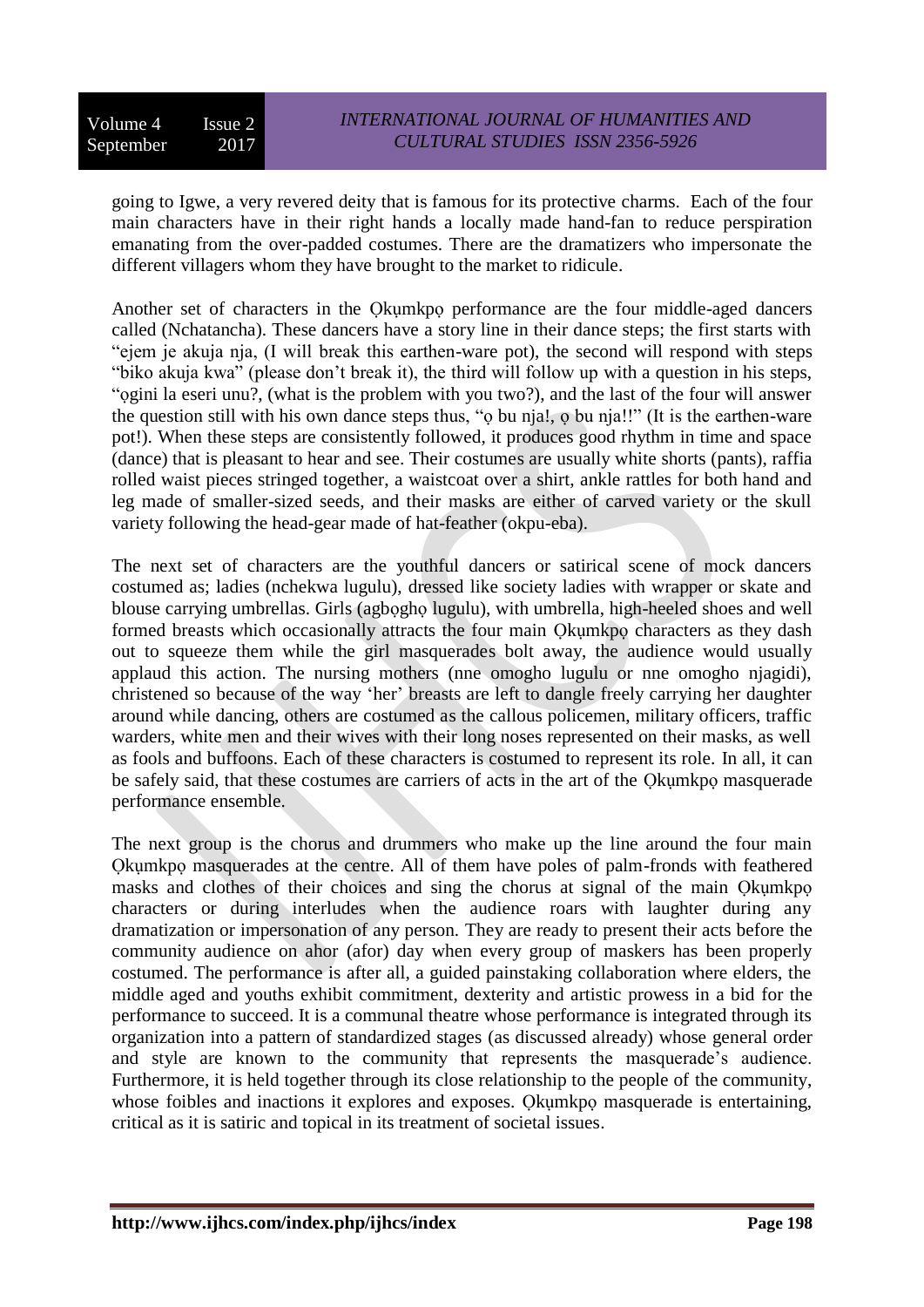#### **Conclusions and Observations**

This paper undertook to investigate the production processes involved in western theatre and how these same processes reflect in the production processes of an African indigenous performance form like the Ọkụmkpọ masquerade theatre of Akpoha in Afikpo North Local Government Area of Ebonyi State, Nigeria. Some of the play production components investigated included; scripting, auditioning, rehearsal, technical and dress rehearsal. At the end, it was obvious that the Ọkụmkpọ masquerade production processes truly reflects and are comparable to any western theatre production. Generally speaking, indigenous performance forms especially the masquerades have come under serious critical attacks by scholars both of African descent and beyond about their place in critical discourses. This study therefore, is an attempt to bury some of the views expressed about their viability and potency to attract diverse scholarly critical investigations. Hence this effort to investigate the production processes of the Ọkụmkpọ masquerade within directorial stages often seen in western theatre.

#### **Notes:**

<sup>1</sup>In an interview held with an elderly man Chief William U. D. Obasi at his residence at Akpoha Central School Road, Akpoha on 21st June, 2016 with the researcher, he revealed amongst other things the different stages involved in Ọkụmkpọ masquerade production, why it has become difficult to embark on the performance in recent times, why women are usually excluded from Akpoha masking tradition even when their clothing form part of the costumes. <sup>2</sup>Omezue Oka Agha is a core member of the Qkumkpo masquerade elders. His remarks during the interview held in his residence at his Drinking Joint, Old Market Road, Ohanwegu, Akpoha, on 12<sup>th</sup> August 2016, revealed significantly why Qkumkpo masquerade theatre needs more scholarly investigations about its performances.

<sup>3</sup>In another revelation by Omezue Oka Agha who is also a member of the inner circle of the Ọkụmkpọ masquerade, he averred that women were the major reason why men undertook the art of Ọkụmkpọ masquerade performance. The reason being that women had in the past used their moonlight night folk-song (egwu ome) to cast aspersions and ridicule the men. In retaliation, Okumkpo masquerade performance was introduced to take a swipe on the women.

I thank these men for clearing some doubts I had before now about Okumkpo masquerade performance and lately its production processes that are comparable to any western theatre production. Their contributions and suggestions during my visits for the interview gave this paper the needed depth.